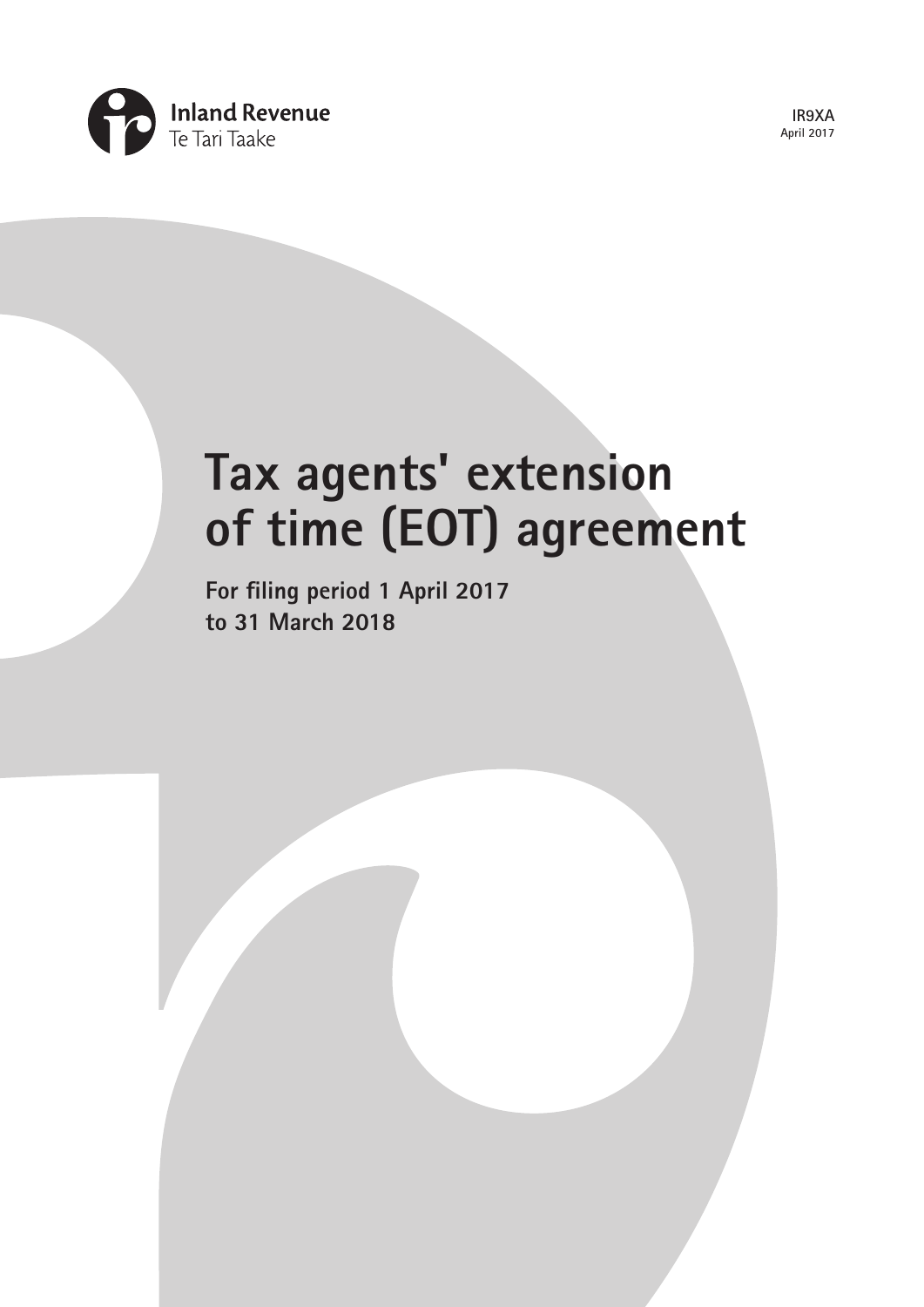## **Contents**

## **Extension of time (EOT) arrangements for 2017 returns**

| Introduction                                      | 2 |
|---------------------------------------------------|---|
| Why have an EOT?                                  | 2 |
| EOT filing guidelines and dates                   | 2 |
| Standard, E-File and late balance dates           | 2 |
| Negotiated personal guidelines - genuine reasons  | 2 |
| Linking and EOT                                   | 3 |
| Two or more returns outstanding                   | 3 |
| Requesting information to file returns            | 3 |
| Deferral of policing for clients with exceptional |   |
| circumstances ("D status")                        | 3 |
| Late provision of information (L letter)          | 3 |
| Request to withdraw a client's EOT                | 3 |
| Request to reinstate a client's EOT               | 3 |
| Filing performance as at 31 March 2018            | 4 |
| Returns outstanding after 31 March 2018           | 4 |
| Withdrawing a tax agent's EOT                     | 4 |
| Reinstating a tax agent's EOT                     | 4 |
| List of tax agents                                | 4 |
| Reports                                           | 5 |
| Copy of the "L letter"                            | 6 |
| Legislation relating to EOT                       | 7 |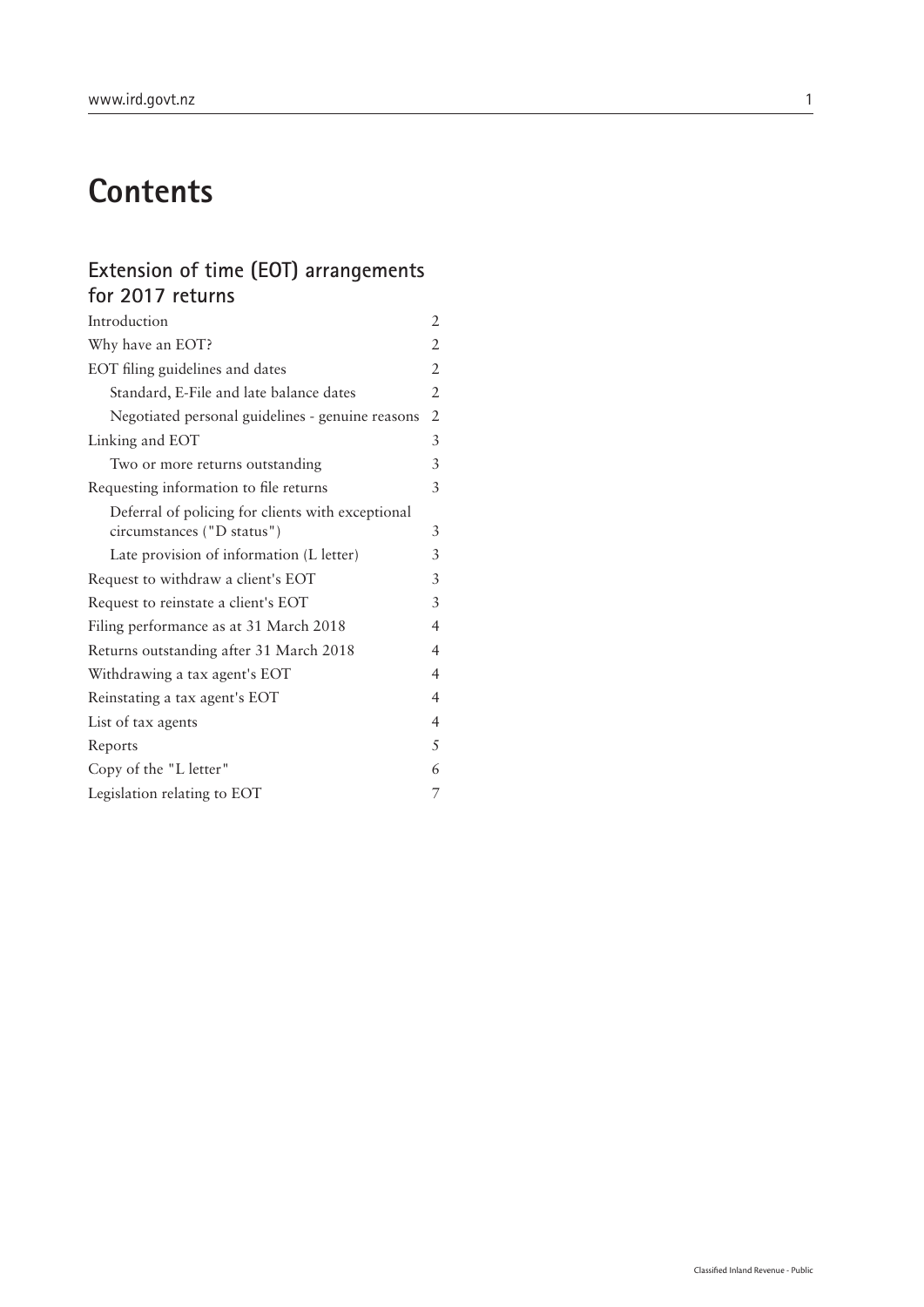## **Extension of time (EOT) arrangements for 2017 returns**

## **Introduction**

Legislation extends the time tax agents have to file their clients' tax returns up to 31 March each year.

The extension of time (EOT) agreement sets out the guidelines for the percentage of returns to be filed by certain dates throughout the year.

It makes provisions for excluding clients from the 31 March target percentage if they're late providing you with the information necessary to file a return.

It also allows for special arrangements where a client's return is affected by exceptional circumstances.

Chartered Accountants Australia and New Zealand (CA ANZ), previously NZICA and Inland Revenue annually negotiate the administrative details of applying an automatic EOT to agents.

This agreement is applied by Inland Revenue to all tax agents, whether or not they're members of CA ANZ.

## **Why have an EOT?**

Legislation requires income tax returns to be filed by 7 July each year. However, the Commissioner can give the clients of tax agents an extension of time to file income tax returns up to, but not beyond, 31 March of the following year. See page 7 for legal references.

Realistically tax agents couldn't prepare all returns by 7 July, so the EOT agreement lets:

- tax agents spread return filing over a year rather than in one peak period
- Inland Revenue maintain an even flow of tax returns over a 12-month window and ensure no work is carried over to the next filing year.

## **EOT filing guidelines and dates**

Interim dates are provided each year as a guideline to help you meet the requirement to file 100% of your clients' returns by 31 March. If some returns can't be filed by 31 March 2018 this agreement sets out how these will be managed.

As well as a guide to file 100% of returns by 31 March, interim dates also help us manage the processing of the returns filed.

The interim dates are negotiable and won't be monitored unless you fail to file 90% of returns as at 31 March. If this happens we'll issue a caution. Your EOT arrangement will then be supervised by your account manager for the following filing year.

#### **Standard, E-File and late balance dates**

If you haven't negotiated personal dates, the following interim dates apply as your guidelines:

- 40% of clients' returns filed by 8 September 2017
- 60% of clients' returns filed by 10 November 2017
- 80% of clients' returns filed by 9 February 2018.

These dates are to help you meet the required:

• 100% of clients' returns filed by 31 March 2018.

**Negotiated personal guidelines - genuine reasons**

If you failed to file at least 90% of 2016 returns as at 31 March 2017 you would have received a caution and your account manager will be supervising your EOT arrangement for the filing of 2017 returns.

This may include negotiating interim guidelines that better suit your business, but still with the requirement to file 100% by 31 March 2018.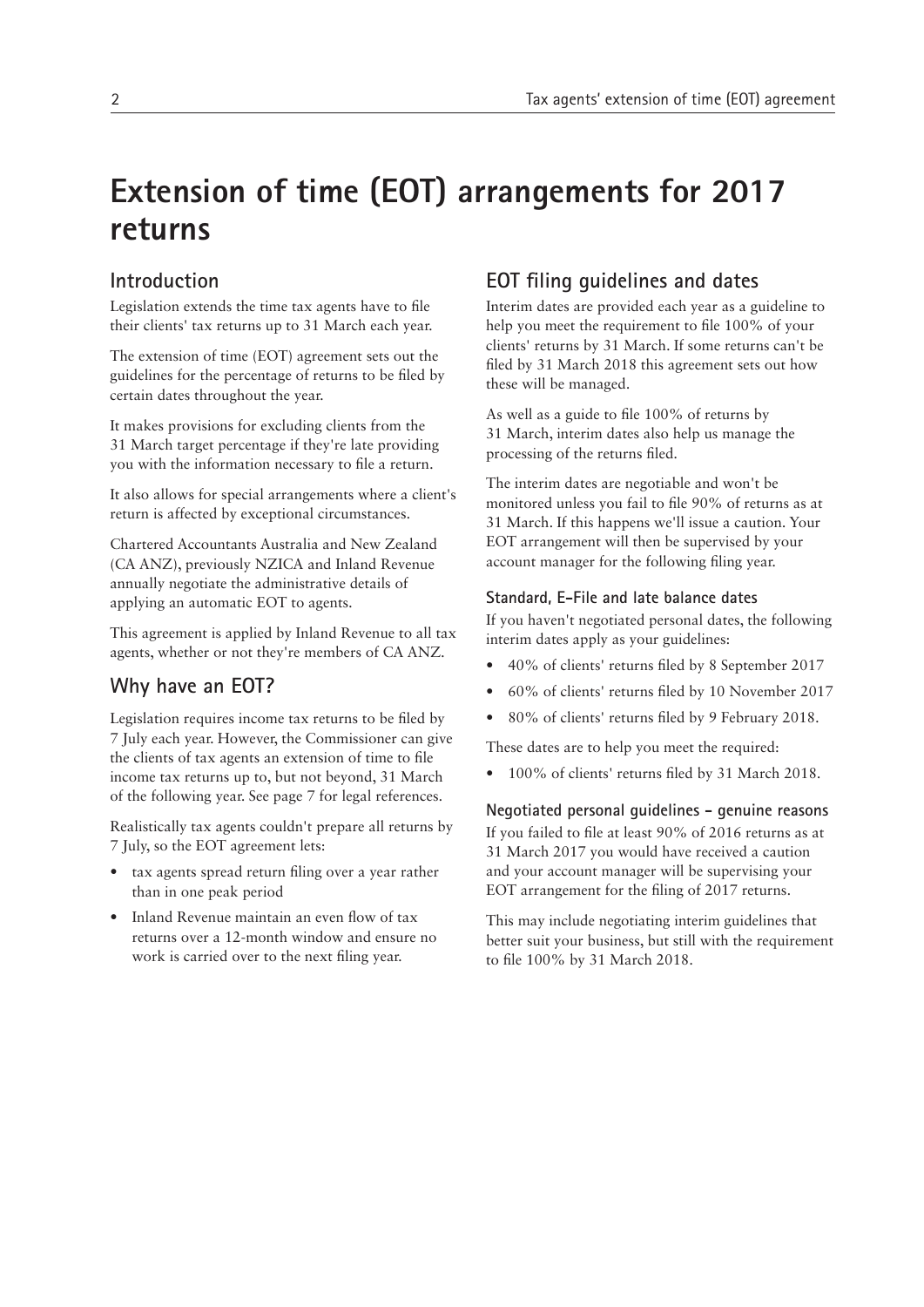#### **Linking and EOT**

When you link a new client you'll automatically be given an EOT unless the client has two or more returns outstanding.

#### **Two or more returns outstanding**

New clients with two or more returns unfiled at the time of linking (R EOT) won't be entitled to an automatic EOT for the current year.

If you take on a client and find they have returns outstanding for two or more years, there are two alternatives:

- 1. If the returns identified aren't required to be filed, call the tax agents' line or advise your account manager.
- 2. You or the client may apply for an individual EOT arrangement under section 37(3) of the Tax Administration Act 1994.

#### **Requesting information to file returns**

Inland Revenue and CA ANZ agreed on the following process to help tax agents obtain information so they're able to file a return for their client.

#### **Deferral of policing for clients with exceptional circumstances ("D status")**

We can't give an EOT beyond 31 March because we're constrained by legislation. However, in some circumstances clients can't file their returns by 31 March through no fault of their own. In these situations we'll change the client's EOT status to D (deferred) if they have:

- Y (EOT granted), or
- L (L letter requesting information) for the current year.

After 31 March, these clients will automatically be restored to the agent's client list for filing their 2018 returns.

#### **Late provision of information (L letter)**

If a client has an EOT and is late providing you with all the necessary information to complete their returns, you can issue a reminder letter by calling our 0800 tax agents' self-service line (0800 456 678).

#### **Note**

The letter is issued in the name of Inland Revenue. It won't be attributed to you or your agency and can't be used for clients who don't have an EOT or an overseas address. It reminds clients they haven't provided their tax agent with enough information to file a return. A copy of the L letter is on page 6.

The L letter is only available between August and the following February.

## **Request to withdraw a client's EOT**

You can request the withdrawal of a particular client's EOT at any time by writing to your account manager or calling the tax agents' line.

We won't reinstate your EOT for that client without your agreement.

### **Request to reinstate a client's EOT**

The EOT may be reinstated for your client for the 2018 filing year if:

- the 2017 return and current outstanding 2016 return are filed before a late filing penalty is imposed after 7 July, or
- it's unrealistic to expect the client to file their 2017 return before a late filing penalty is applied. Approval for reinstatement of the client's EOT may be negotiated provided:
	- the reasons for not filing the 2016 return by 31 March 2017 have been reviewed, and
	- where possible remedied, and
	- the agent has given us a written undertaking that their 2017 return will be filed by 31 March 2018.

Where a written guarantee can't be provided, an individual extension of time may be negotiated. Any reinstatement of your EOT is at the discretion of the account manager and will be based on your past and present filing performance.

If you want to apply for reinstatement please contact us prior to any late filing penalty being imposed on the 2017 tax return.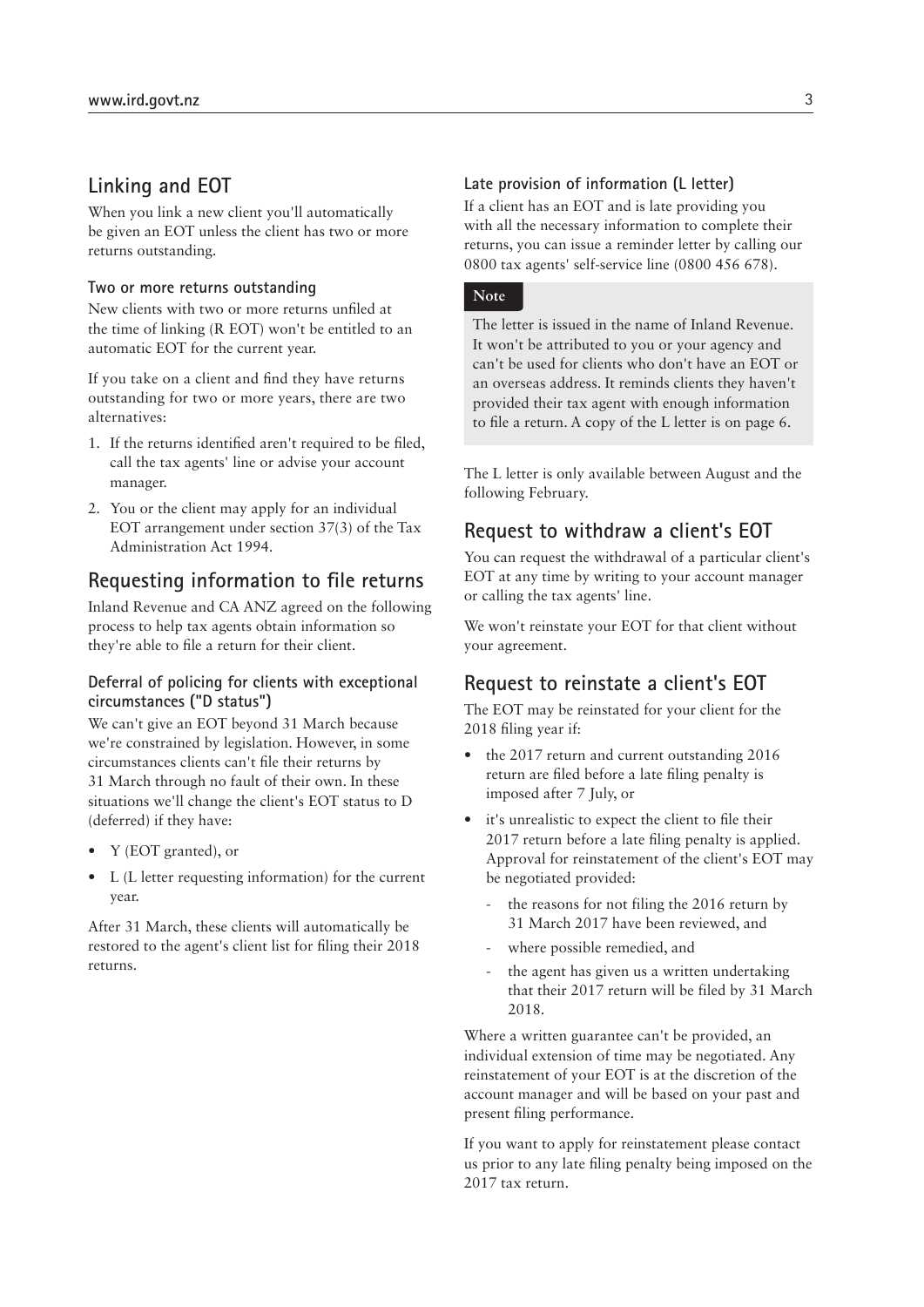## **Filing performance as at 31 March 2018**

If you've filed less than 100% of your client's returns by 31 March 2018 we'll take the following actions.

Where your performance is:

- 98% or better, we'll send you a letter of achievement and encouragement towards the ultimate goal of 100%
- less than 90%, we'll send you a caution and will supervise the EOT arrangement for your 2018-19 return filing year
- less than 90% as at 31 March 2017 and less than 90% as at 31 March 2018, we'll consult with you and may withdraw your EOT.

## **Returns outstanding after 31 March 2018**

Returns outstanding after 31 March 2018 will be subject to enforcement action. We'll automatically withdraw your EOT for the client for the following year. To prevent any misunderstandings over actions we may take for overdue returns we'll maintain open communications with you. If you haven't filed 100% of your returns by 31 March, and we haven't heard from you, we'll contact the client direct to discuss their outstanding return.

## **Withdrawing a tax agent's EOT**

If your performance was less than 90% as at 31 March 2017, we may withdraw your EOT if your filing is below 90% as at 31 March 2018. This won't be done without first issuing a notice in writing that we're considering withdrawing the EOT and inviting you to discuss your circumstances with your account manager or Inland Revenue manager.

## **Reinstating a tax agent's EOT**

If your EOT is withdrawn it won't be reinstated before the end of the 2018-19 filing year.

Any reinstatement of your EOT is at the discretion of the account manager and will be based on your past and present filing performance.

An EOT can't be reinstated before the next filing year.

## **List of tax agents**

We may remove you or your agency from our list if the Commissioner is satisfied that continuing to list you as a tax agent would adversely affect the integrity of the tax system and/or you're not eligible to be a tax agent (after a thorough review).

For more information go to **www.ird.govt.nz/taxagents** (search keywords: agents list).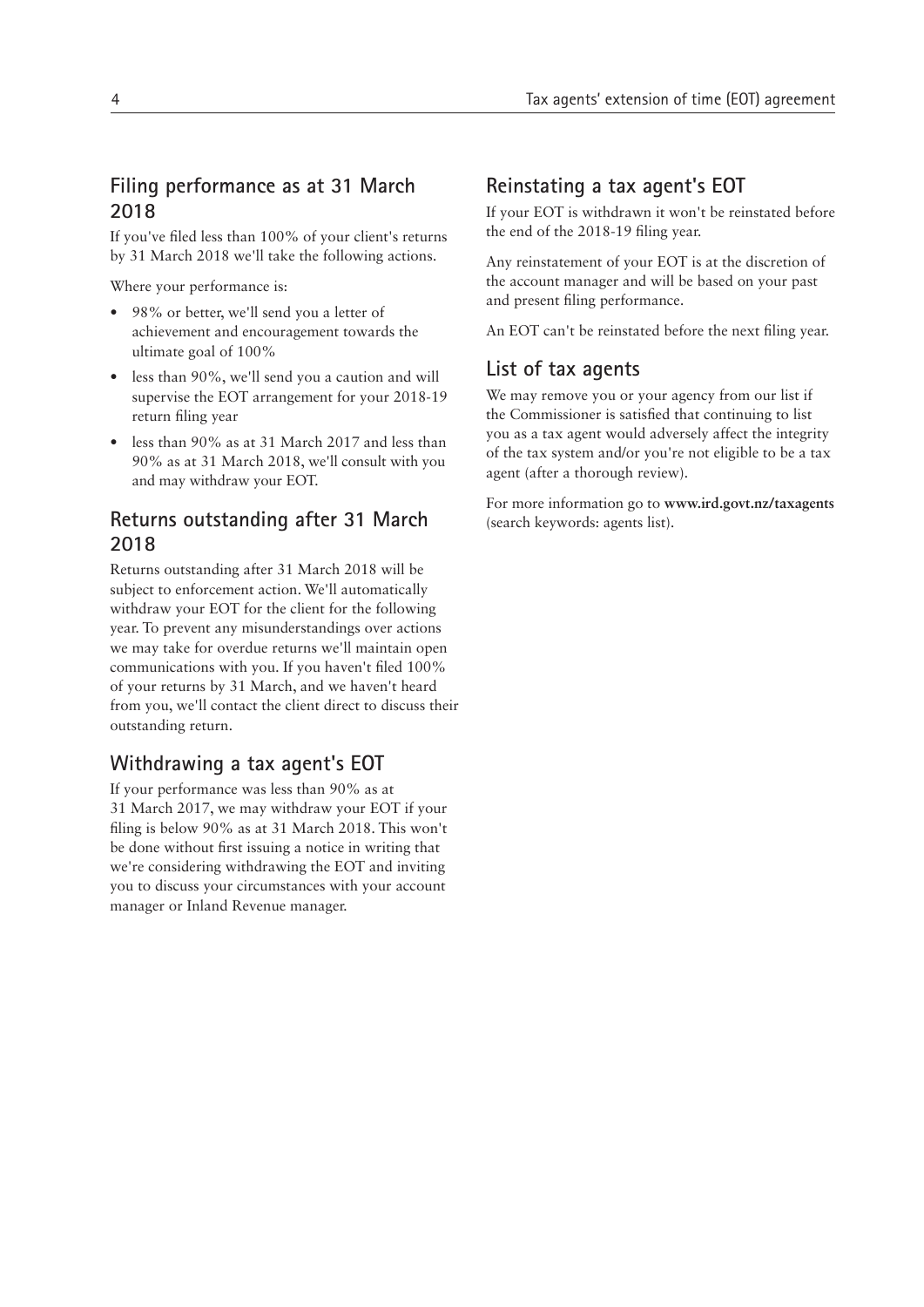#### **Reports**

We generate six reports periodically to help you manage your return filing. You can also request them by calling your account manager.

All the reports indicate:

- the period covered
- the date produced
- your agency's IRD number and name.

For more information about EOTs and reports go to **www.ird.govt.nz/taxagents**

#### **AMBR1000 - Client listing for return type report**

This report provides a list of clients currently linked to your agency number.

#### **AMBR1001 - List of overdue income tax returns for previous four years**

This report lists all outstanding income tax returns in the previous four years (not including the current year) for your clients.

#### **AMBR1002 - Filing statistics by return type**

This report details the number of returns required to be filed and the number lodged by return type. It also gives the percentage of lodged returns by balance date for that return type.

#### **AMBR1004 - Listing of unfiled current EOT year income tax returns**

This report lists all active clients whose current EOT year income tax returns are:

- required, and
- still unfiled, but
- not necessarily overdue.

You'll receive this report in December each year. It's also available at other times by calling the tax agents' line. You can request reports to be sorted by client's IRD number.

#### **AMBR1005 - Provisional tax listing for return period**

This report can be requested for the clients of your agency. It includes your client's balance date, provisional tax assessed, payments, transfers and the account balance.

#### **AMBR1006 - Weekly activity report**

The weekly activity report contains information about clients who have had an L letter issued, been linked or delinked, or had their EOT withdrawn.

The report is produced in five parts but you'll only receive the parts for which your agency has activity. The parts are:

- Delinked for the period
- Linked for the period
- EOT withdrawn for the period
- L letters issued for the period
- Online credit transfer transactions.

This report is generated every Friday. A copy can be requested from your account manager up to two months after issue.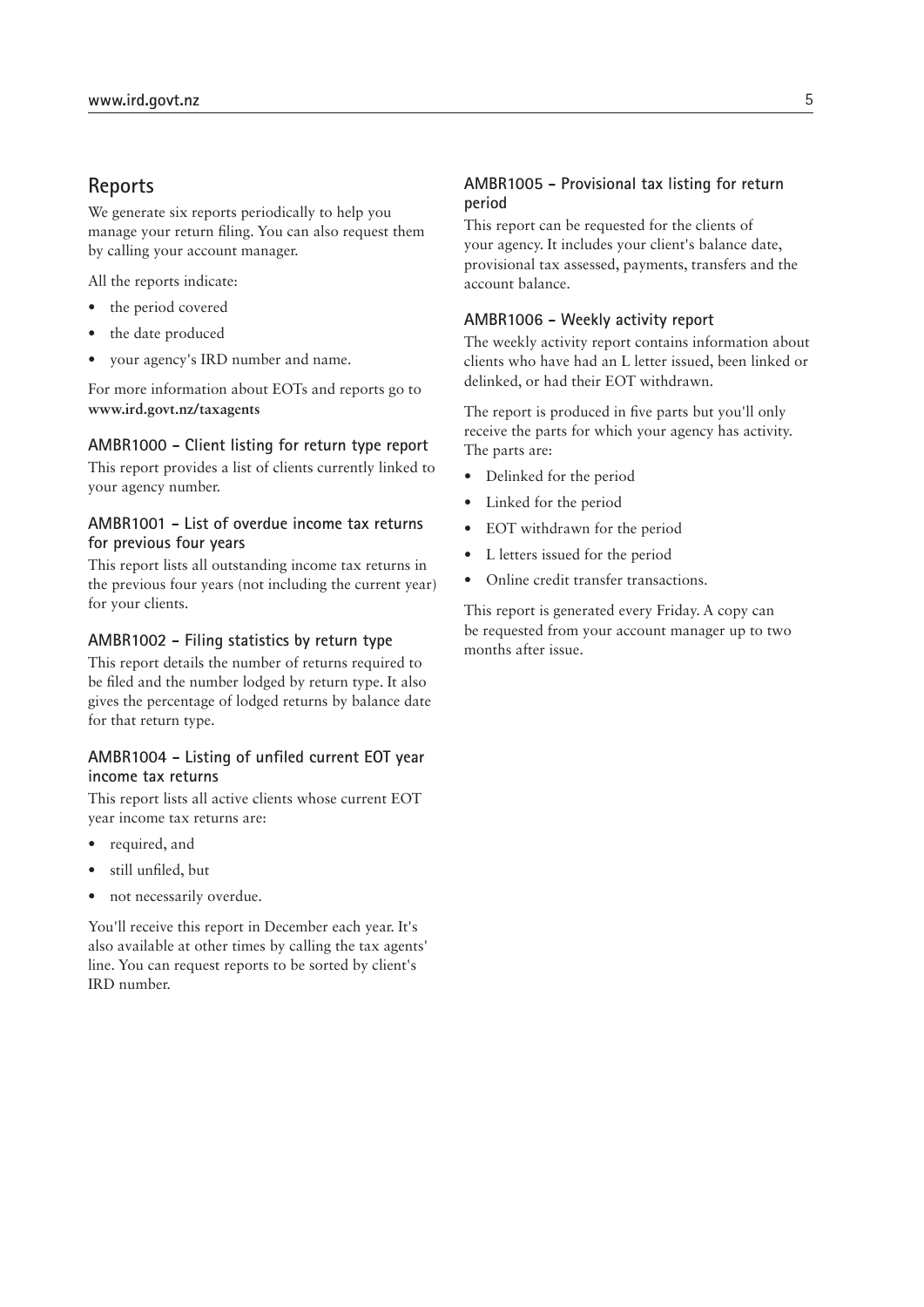## **Copy of the "L letter"**

 Inland Revenue Private Bag Telephone Facsimile

 IRD number Our reference

Dear

**Information required to furnish your income tax return.**

Your tax agent has an extension of time arrangement with Inland Revenue and you qualify to file your \_\_\_\_ income tax return up to 31 March \_\_\_\_.

At the time this letter was written you hadn't given your tax agent all the information they need to prepare this return.

Please provide this information to your tax agent immediately so they can file this return on time.

If your return is not filed on time Inland Revenue will begin action to ensure the outstanding return is filed.

This could result in:

- late filing penalty charges
- a default assessment
- withdrawal of the extension of time
- prosecution.

If you have now provided the information to your tax agent, please ignore this letter.

If you have any questions, please contact Inland Revenue on 0800 377 774.

Yours sincerely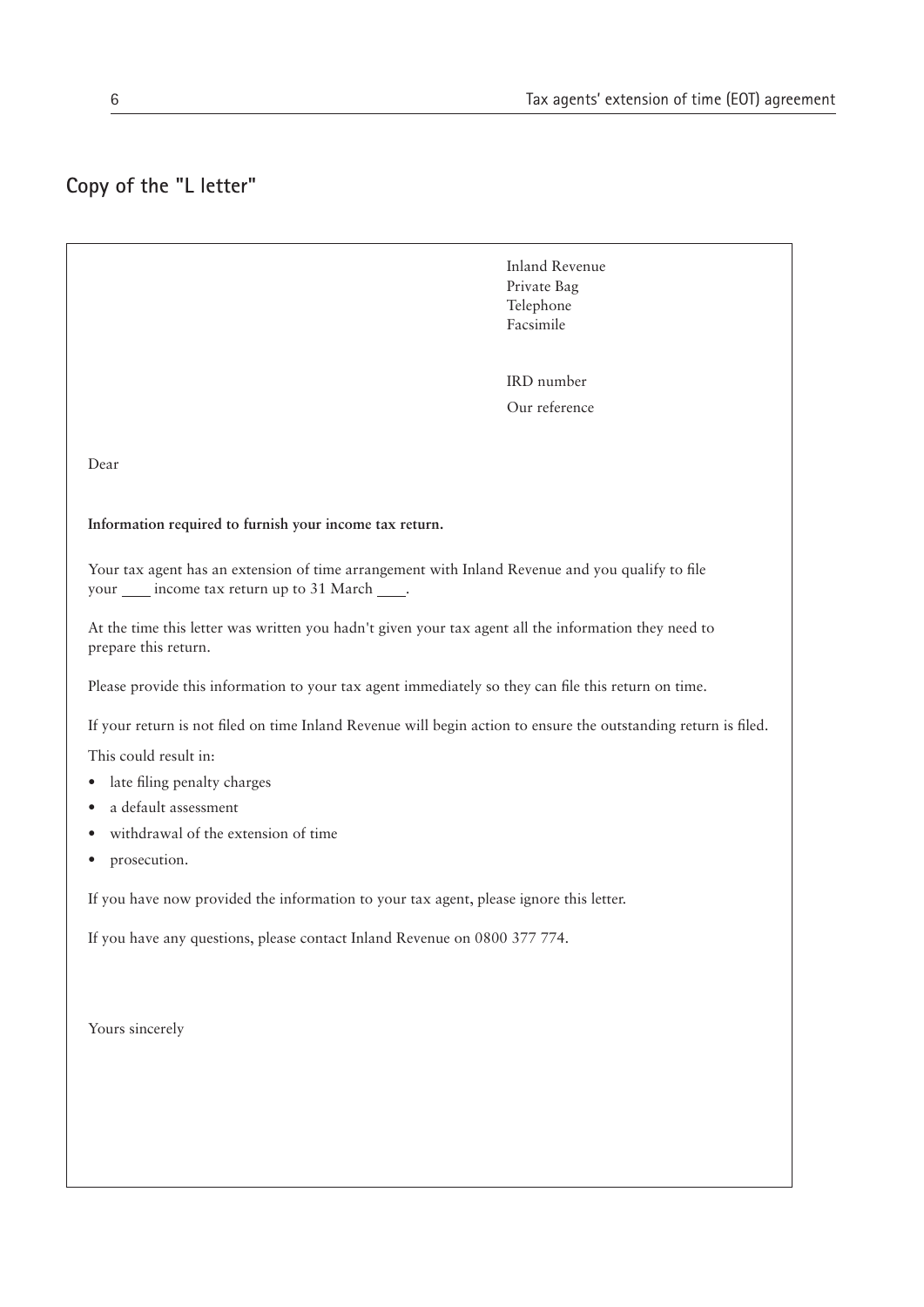### **Legislation relating to EOT**

All references are to the Tax Administration Act 1994 (TAA).

#### **Section 3**

The definition in section 3(1) of the TAA sets out that a tax agent is a person who:

- is eligible under section 34B(2) of the TAA to be a tax agent, and
- is listed by the Commissioner as a tax agent, and
- has not been removed from the list of tax agents.

#### **Section 34B**

Section 34B(2) sets out who is eligible to be a tax agent, including the following.

A person who prepares returns of income required to be completed and sent in for 10 or more taxpayers and is one of the following:

- a practitioner carrying on a professional public practice, or
- a person carrying on a business or occupation in which annual returns of income are prepared, or
- the Mäori Trustee.

Section 34B also:

- requires the Commissioner to compile and maintain a list of tax agents
- explains how to apply to be listed as a tax agent
- allows the Commissioner to refuse to list someone as a tax agent, when listing the applicant as a tax agent would adversely affect the integrity of the tax system and/or the applicant is not entitled to make the application
- allows the Commissioner to remove someone from the list of tax agents, when continuing to list the applicant as a tax agent would adversely affect the integrity of the tax system and/or the applicant is not eligible to be a tax agent
- requires the Commissioner to collect the names of key people from tax agent organisations
- requires the Commissioner to provide certain information before refusing to list a tax agent or removing them from the list
- requires a tax agent entity to provide certain information to the Commissioner.

#### **Section 37**

Section 37(3) allows the Commissioner to give individual taxpayers an extension of time to file tax returns. This extension is decided on a case or class of cases basis to a date that the Commissioner thinks appropriate under the circumstances.

Section 37(4) allows the Commissioner to "extend a tax agent's time for furnishing a return of income for any taxpayer to a date that the Commissioner thinks proper in the circumstance, if the Commissioner is satisfied that -

- (a) the tax agent is unable to furnish the return of income on or before the date set by subsection (1); or
- (b) it would be unreasonable, having regard to the circumstances of the tax agent preparing the return, to require the return to be furnished on or before the date set by subsection (1)."

Sections 37(4B) and (5) allow the Commissioner to give tax agents' clients extensions of time to file income tax returns up to, but not beyond, 31 March of the following year.